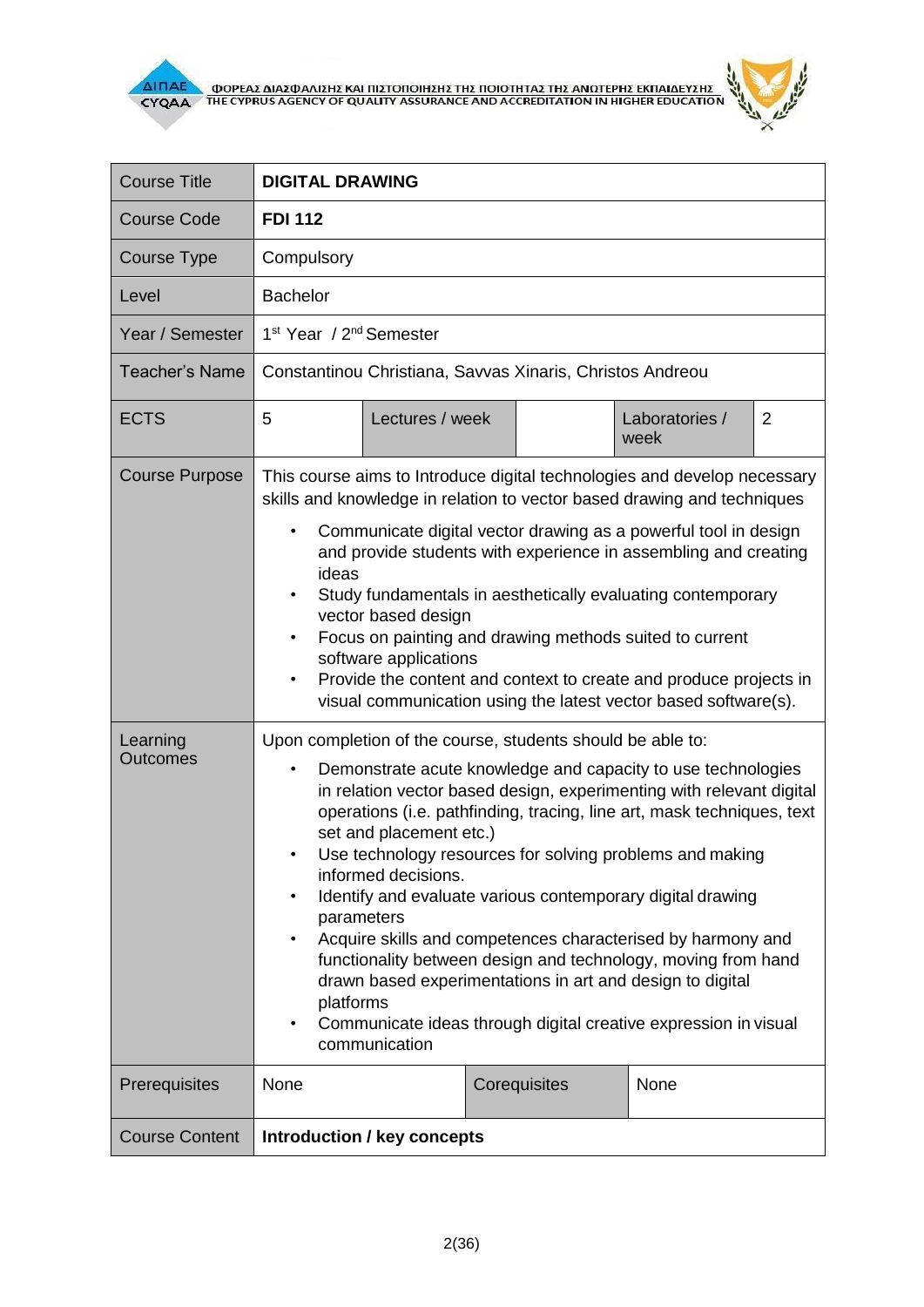



|                         | Understand the possibilities vector graphics. Software interface<br>$\bullet$<br>prologue. Use drawing tools to create basic shapes. Use rulers,<br>guides and grids as drawing aids. Navigate and control shapes.                                                                                                                                                                                                                                                                                                                                                                                                                        |  |
|-------------------------|-------------------------------------------------------------------------------------------------------------------------------------------------------------------------------------------------------------------------------------------------------------------------------------------------------------------------------------------------------------------------------------------------------------------------------------------------------------------------------------------------------------------------------------------------------------------------------------------------------------------------------------------|--|
|                         | Get familiarised with colours and identify the differences and<br>importance's CMYK and RGB colours have.                                                                                                                                                                                                                                                                                                                                                                                                                                                                                                                                 |  |
|                         | Fulfil workshops on working with the pen tool. Draw straight lines.<br>End path segments and split lines. Draw curved lines. Edit curves,<br>changing from smooth to pointed and vice versa.                                                                                                                                                                                                                                                                                                                                                                                                                                              |  |
|                         | Work with brushes. Alter brush color and properties. Use, define and<br>edit symbols.                                                                                                                                                                                                                                                                                                                                                                                                                                                                                                                                                     |  |
|                         | Combine pixel based image and Illustrations. Place, edit and mask<br>images inside illustrator.                                                                                                                                                                                                                                                                                                                                                                                                                                                                                                                                           |  |
|                         | Typography, Advanced Techniques, Preparing files for Press                                                                                                                                                                                                                                                                                                                                                                                                                                                                                                                                                                                |  |
|                         | Work with type. Import text files into type containers. Adjust type<br>$\bullet$<br>attributes and formatting, including the font, leading, and paragraph.                                                                                                                                                                                                                                                                                                                                                                                                                                                                                |  |
|                         | Format text and adjust the text flow. Wrap type around a graphic.<br>Create type masks. Use the Align and Pathfinder palette.                                                                                                                                                                                                                                                                                                                                                                                                                                                                                                             |  |
|                         | Identify with blending shapes and colours. Create smooth-colour<br>blends between objects. Modify a blend, including adjusting its path<br>and changing the shape or colour of the original object.                                                                                                                                                                                                                                                                                                                                                                                                                                       |  |
|                         | Work with layers. Work with the Layers palette. Create, rearrange,<br>and lock layers, nested layers, and groups.                                                                                                                                                                                                                                                                                                                                                                                                                                                                                                                         |  |
|                         | Understand live effects. Basic use of 3d extrude and revolver.<br>$\bullet$<br>Envelope distort and blending shapes.                                                                                                                                                                                                                                                                                                                                                                                                                                                                                                                      |  |
|                         | Save and prepare artwork for review or for print. Understand crop<br>$\bullet$<br>marks, bleed marks and printing process.                                                                                                                                                                                                                                                                                                                                                                                                                                                                                                                |  |
| Teaching<br>Methodology | The course is mainly based on extended project briefing, practical<br>workshops, exercises, illustrated lectures on the Art and Design research<br>methodologies and group critiques.                                                                                                                                                                                                                                                                                                                                                                                                                                                     |  |
|                         | Illustrated lectures that address the theory of electronic imaging and are<br>supported by practical demonstrations in which the information imparted<br>is put into practice. Practical workshops introduce experimental<br>methodologies of deconstruction and composition.                                                                                                                                                                                                                                                                                                                                                             |  |
| <b>Bibliography</b>     | <b>Book References</b>                                                                                                                                                                                                                                                                                                                                                                                                                                                                                                                                                                                                                    |  |
|                         | Wood, B., Adobe Illustrator CC Classroom in a Book. Adobe Press<br>2019<br>Glitschka, V. (2011). Vector basic training : a systematic creative<br>process for building precision vector artwork. Berkeley, CA : New<br><b>Riders</b><br>Paricio, J (2015). Perspective sketching: freehand and digital drawing<br>techniques for artists & designers. Beverly, Massachusetts : Rockport<br>Publishers.<br>Flood, C. (2012). British posters: advertising, art & activism. London:<br>V & A Publishing.<br>Samara, T (2014). Design elements : understanding the rules and<br>knowing when to break them. Gloucester: Rockport Publishers. |  |
|                         |                                                                                                                                                                                                                                                                                                                                                                                                                                                                                                                                                                                                                                           |  |